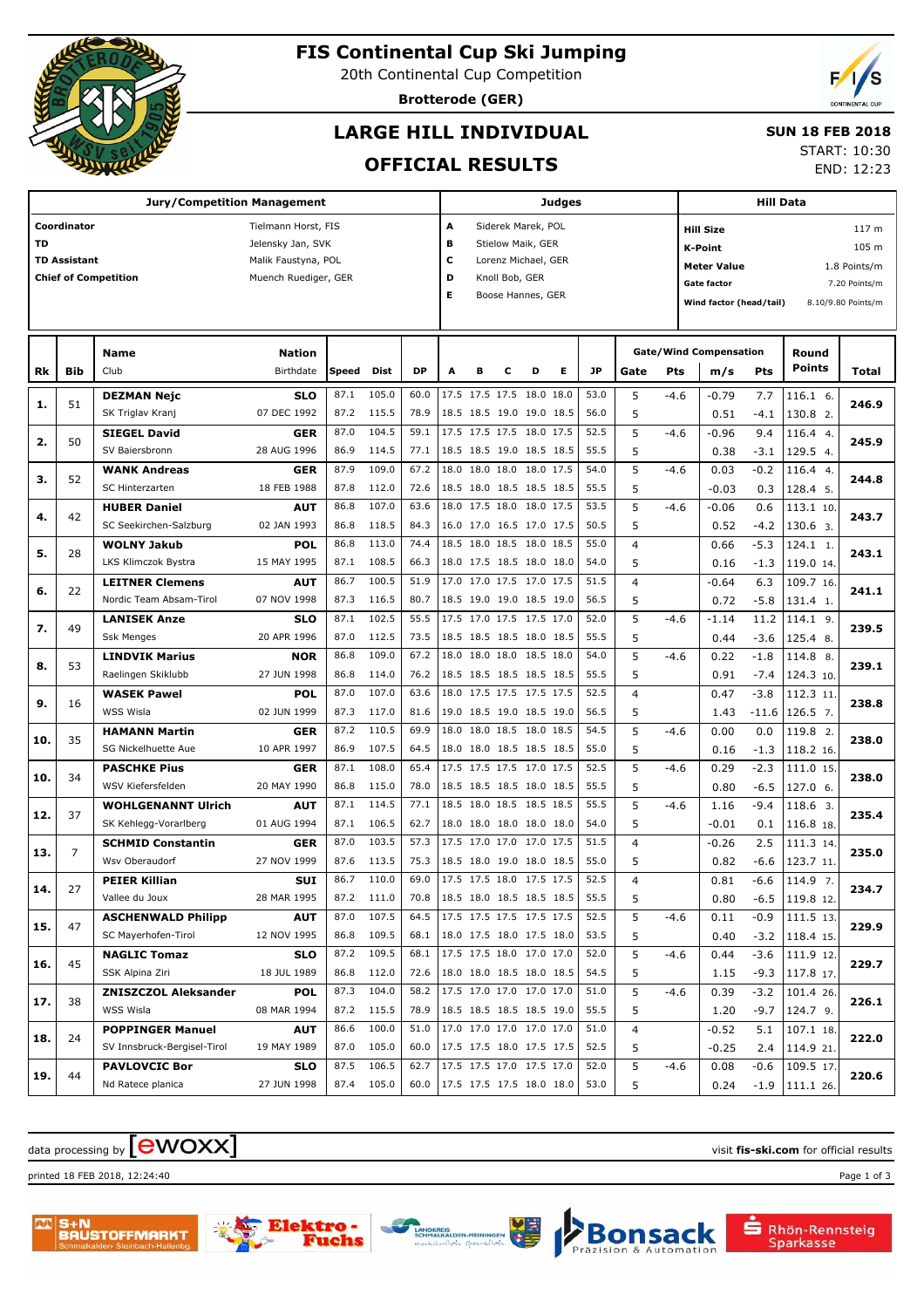

## **FIS Continental Cup Ski Jumping**

20th Continental Cup Competition

**Brotterode (GER)**



## **LARGE HILL INDIVIDUAL**

#### **SUN 18 FEB 2018** START: 10:30

## **OFFICIAL RESULTS**

|           |            | <b>ELIVERS</b>                   |               |              |             |           |   |   | END: 12:23               |   |                          |           |                |        |                               |        |               |              |  |
|-----------|------------|----------------------------------|---------------|--------------|-------------|-----------|---|---|--------------------------|---|--------------------------|-----------|----------------|--------|-------------------------------|--------|---------------|--------------|--|
|           |            | <b>Name</b>                      | <b>Nation</b> |              |             |           |   |   |                          |   |                          |           |                |        | <b>Gate/Wind Compensation</b> |        | Round         |              |  |
| <b>Rk</b> | <b>Bib</b> | Club                             | Birthdate     | <b>Speed</b> | <b>Dist</b> | <b>DP</b> | A | R | C                        | D | Е                        | <b>JP</b> | Gate           | Pts    | m/s                           | Pts    | <b>Points</b> | <b>Total</b> |  |
|           |            | <b>ALTENBURGER Florian</b>       | <b>AUT</b>    | 86.8         | 104.5       | 59.1      |   |   | 17.5 17.0 17.0 17.5 17.5 |   |                          | 52.0      | 5              | $-4.6$ | 0.15                          | $-1.2$ | 105.3 20.     |              |  |
| 20.       | 40         | SC Seekirchen-Salzburg           | 02 NOV 1993   | 86.7         | 106.0       | 61.8      |   |   | 17.5 17.5 17.5 17.0 17.0 |   |                          | 52.0      | 5              |        | $-0.13$                       | 1.3    | 115.1 20.     | 220.4        |  |
| 21.       | 32         | <b>ZUPANCIC Miran</b>            | <b>SLO</b>    | 86.9         | 96.0        | 43.8      |   |   | 17.0 17.0 17.0 17.0 17.0 |   |                          | 51.0      | $\overline{4}$ |        | $-0.68$                       | 6.7    | 101.5 25.     | 218.2        |  |
|           |            | SK Zagorje                       | 11 NOV 1989   | 87.1         | 108.5       | 66.3      |   |   | 18.0 18.0 18.0 17.5 18.0 |   |                          | 54.0      | 5              |        | 0.44                          | $-3.6$ | 116.7 19.     |              |  |
| 22.       | 46         | <b>HAUER Joachim</b>             | <b>NOR</b>    | 87.2         | 101.5       | 53.7      |   |   | 17.0 17.0 16.5 17.0 17.0 |   |                          | 51.0      | 5              | $-4.6$ | 0.23                          | $-1.9$ | 98.2 30.      | 218.0        |  |
|           |            | Baekkelagets SK                  | 02 FEB 1991   | 87.0         | 109.5       | 68.1      |   |   | 18.0 18.0 18.0 18.0 18.0 |   |                          | 54.0      | 5              |        | 0.28                          | $-2.3$ | 119.8 12.     |              |  |
| 23.       | 41         | <b>RINGEN Sondre</b>             | <b>NOR</b>    | 86.8         | 104.5       | 59.1      |   |   | 17.5 17.0 17.5 17.5 17.5 |   |                          | 52.5      | 5              | $-4.6$ | 0.60                          | $-4.9$ | 102.1 23.     | 217.0        |  |
|           |            | Baekkelagets SK                  | 09 OCT 1996   | 86.9         | 105.0       | 60.0      |   |   | 17.5 17.5 17.5 17.5 18.0 |   |                          | 52.5      | 5              |        | $-0.25$                       | 2.4    | 114.9 21.     |              |  |
| 24.       | 43         | <b>KRANJEC Robert</b>            | <b>SLO</b>    | 86.8         | 103.0       | 56.4      |   |   | 17.5 17.0 17.5 18.0 17.5 |   |                          | 52.5      | 5              | $-4.6$ | 0.22                          | $-1.8$ | 102.5 22.     | 214.0        |  |
|           |            | SK Triglav Kranj                 | 16 JUL 1981   | 87.1         | 101.5       | 53.7      |   |   | 17.5 17.0 17.0 17.0 17.0 |   |                          | 51.0      | 5              |        | $-0.69$                       | 6.8    | 111.5 25.     |              |  |
| 25.       | 19         | <b>AUNE Joakim</b>               | <b>NOR</b>    | 86.9         | 96.5        | 44.7      |   |   | 16.5 16.5 16.5 17.0 17.0 |   |                          | 50.0      | $\overline{4}$ |        | $-0.49$                       | 4.8    | 99.5 28.      | 213.5        |  |
|           |            | Byaasen                          | 10 AUG 1993   | 87.4         | 108.5       | 66.3      |   |   | 16.5 16.0 17.5 17.0 16.5 |   |                          | 50.0      | 5              |        | 0.28                          | $-2.3$ | 114.0 23.     |              |  |
| 26.       | 26         | <b>EGLOFF Luca</b>               | <b>SUI</b>    | 87.2         | 101.0       | 52.8      |   |   | 17.0 17.0 17.5 17.5 17.5 |   |                          | 52.0      | $\overline{4}$ |        | 0.01                          | $-0.1$ | 104.7 21.     | 212.7        |  |
|           |            | Grabserberg                      | 06 JUN 1995   | 87.6         | 100.0       | 51.0      |   |   | 17.0 17.0 17.0 17.5 17.0 |   |                          | 51.0      | 5              |        | $-0.61$                       | 6.0    | 108.0 27.     |              |  |
| 27.       | 20         | <b>ROCH DUPLAND Thomas</b>       | <b>FRA</b>    | 86.8         | 97.5        | 46.5      |   |   | 16.5 16.5 17.0 17.0 17.0 |   |                          | 50.5      | $\overline{4}$ |        | $-0.28$                       | 2.7    | 99.7 27.      | 212.1        |  |
|           |            | Saint Gervais                    | 03 FEB 1996   | 87.2         | 106.5       | 62.7      |   |   | 17.5 18.0 18.0 17.5 18.0 |   |                          | 53.5      | 5.             |        | 0.47                          | $-3.8$ | 112.4 24.     |              |  |
| 28.       | 13         | <b>TROFIMOV Roman Sergeevich</b> | <b>RUS</b>    | 86.4         | 96.0        | 43.8      |   |   | 16.0 17.0 17.0 17.0 16.5 |   |                          | 50.5      | $\overline{4}$ |        | $-0.79$                       | 7.7    | 102.0 24.     | 209.8        |  |
|           |            | Sdushor CSP N. Novgorod          | 19 NOV 1989   | 86.9         | 103.0       | 56.4      |   |   | 17.5 17.0 17.0 17.5 17.0 |   |                          | 51.5      | 5              |        | 0.01                          | $-0.1$ | 107.8 28.     |              |  |
| 29.       | 11         | <b>DELLASEGA Roberto</b>         | <b>ITA</b>    | 86.9         | 103.5       | 57.3      |   |   | 17.0 17.0 17.0 17.0 17.5 |   |                          | 51.0      | $\overline{4}$ |        | 0.28                          | $-2.3$ | 106.0 19.     | 208.5        |  |
|           |            | <b>GS FIAMMEGIALLE</b>           | 15 JUN 1990   | 87.4         | 101.5       | 53.7      |   |   | 17.5 17.0 17.0 17.0 17.0 |   |                          | 51.0      | 5.             |        | 0.27                          | $-2.2$ | 102.5 29.     |              |  |
| 30.       | 10         | <b>DEMIR Ayberk</b>              | <b>TUR</b>    | 86.8         | 102.5       | 55.5      |   |   | 17.0 17.0 17.5 17.0 17.0 |   |                          | 51.0      | $\overline{4}$ |        | 0.93                          | $-7.5$ | 99.0 29.      | 188.5        |  |
|           |            |                                  | 14 FEB 1997   | 87.1         | 94.5        | 41.1      |   |   |                          |   | 16.5 16.0 16.5 16.5 16.5 | 49.5      | 5              |        | 0.14                          | $-1.1$ | 89.5 30.      |              |  |

|     |                | Not qualified for final round    |             |      |      |      |                          |  |      |   |        |         |        |      |
|-----|----------------|----------------------------------|-------------|------|------|------|--------------------------|--|------|---|--------|---------|--------|------|
| 31. | 48             | <b>PILCH Tomasz</b>              | <b>POL</b>  | 87.4 | 98.5 | 48.3 | 17.0 17.0 17.0 17.0 17.0 |  | 51.0 | 5 | $-4.6$ | $-0.17$ | 1.7    | 96.4 |
|     |                | WSS Wisla                        | 20 OCT 2000 |      |      |      |                          |  |      |   |        |         |        |      |
| 32. | 29             | <b>BJOERENG Joacim Oedegaard</b> | <b>NOR</b>  | 86.8 | 91.5 | 35.7 | 16.0 16.5 16.0 17.0 16.5 |  | 49.0 | 4 |        | $-1.08$ | 10.6   | 95.3 |
|     |                | Roeykenhopp                      | 14 DEC 1995 |      |      |      |                          |  |      |   |        |         |        |      |
| 33. | 33             | <b>GRANERUD Halvor Egner</b>     | <b>NOR</b>  | 87.2 | 91.5 | 35.7 | 15.5 15.0 15.0 15.0 15.0 |  | 45.0 | 5 | $-4.6$ | $-1.78$ | 17.4   | 93.5 |
|     |                | Asker Skiklubb                   | 29 MAY 1996 |      |      |      |                          |  |      |   |        |         |        |      |
| 34. | 31             | <b>KANTYKA Przemyslaw</b>        | <b>POL</b>  | 87.0 | 92.5 | 37.5 | 16.0 16.5 16.5 16.5 16.5 |  | 49.5 | 4 |        | $-0.56$ | 5.5    | 92.5 |
|     |                | LKS Klimczok Bystra              | 15 DEC 1996 |      |      |      |                          |  |      |   |        |         |        |      |
| 35. | 18             | <b>BRASME Paul</b>               | <b>FRA</b>  | 86.4 | 96.0 | 43.8 | 16.0 16.5 17.0 17.0 16.5 |  | 50.0 | 4 |        | 0.21    | $-1.7$ | 92.1 |
|     |                | <b>U.S VENTRON</b>               | 03 AUG 1997 |      |      |      |                          |  |      |   |        |         |        |      |
| 36. | 25             | <b>HOFFMANN Felix</b>            | <b>GER</b>  | 86.4 | 95.5 | 42.9 | 16.5 16.5 16.5 17.0 17.0 |  | 50.0 | 4 |        | 0.17    | $-1.4$ | 91.5 |
|     |                | SWV Goldlauter                   | 14 OCT 1997 |      |      |      |                          |  |      |   |        |         |        |      |
| 37. | $\overline{2}$ | <b>LOEYTAEINEN Niko</b>          | <b>FIN</b>  | 87.0 | 96.0 | 43.8 | 16.5 16.5 16.5 16.5 16.0 |  | 49.5 | 4 |        | 0.27    | $-2.2$ | 91.1 |
|     |                | Tampereen Pyrintoe               | 12 SEP 1998 |      |      |      |                          |  |      |   |        |         |        |      |
| 38. | 36             | <b>HUBER Stefan</b>              | <b>AUT</b>  | 86.7 | 95.0 | 42.0 | 16.5 16.5 16.5 17.0 16.5 |  | 49.5 | 5 | $-4.6$ | $-0.37$ | 3.6    | 90.5 |
|     |                | SC Seekirchen-Salzburg           | 08 MAR 1994 |      |      |      |                          |  |      |   |        |         |        |      |
| 39. | 21             | <b>SAKALA Filip</b>              | <b>CZE</b>  | 86.8 | 90.0 | 33.0 | 16.0 15.5 15.5 16.0 15.5 |  | 47.0 | 4 |        | $-0.87$ | 8.5    | 88.5 |
|     |                | Tj Frenstat pod radhostem        | 21 MAY 1996 |      |      |      |                          |  |      |   |        |         |        |      |
| 40. | 5              | <b>KARTA Samet</b>               | <b>TUR</b>  | 86.9 | 96.5 | 44.7 | 16.5 16.5 16.5 16.5 17.0 |  | 49.5 | 4 |        | 0.75    | $-6.1$ | 88.1 |
|     |                |                                  | 09 SEP 1993 |      |      |      |                          |  |      |   |        |         |        |      |
| 41. | 3              | <b>HOLIK Frantisek</b>           | <b>CZE</b>  | 86.1 | 93.0 | 38.4 | 16.5 16.5 16.5 16.0 16.5 |  | 49.5 | 4 |        | $-0.01$ | 0.1    | 88.0 |
|     |                | Lsk Lomnice nad popelkou         | 23 OCT 1998 |      |      |      |                          |  |      |   |        |         |        |      |

# $\alpha$  data processing by  $\boxed{\text{ewOX}}$

printed 18 FEB 2018, 12:24:40 Page 2 of 3